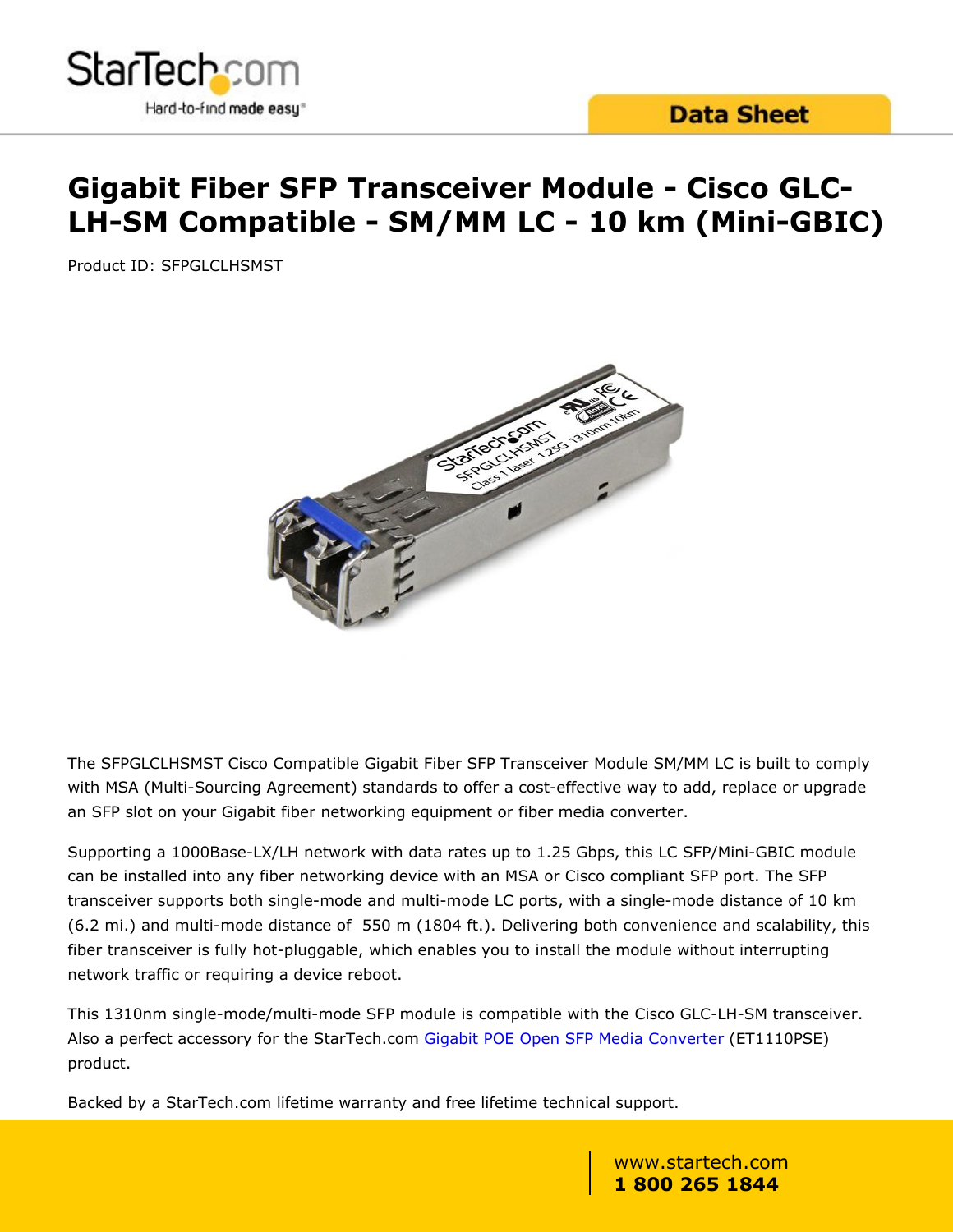

### **Data Sheet**

### **Certifications, Reports and Compatibility**









#### **Applications**

- Replacing defective or damaged SFPs in MSA compliant or Cisco equipment
- Expand your network to remote segments

#### **Features**

- Delivers reliable Gigabit Ethernet connections for 1000Base-LX/LH compliant networks
- 100% Cisco compatible SFP, equivalent to Cisco GLC-LH-SM
- Supports single-mode (10km / 6.2 mi.) and multi-mode (550 m / 1804 ft.)
- Data rates up to 1.25 Gbps
- Complies with SFP Multi-Source Agreements standards (MSA)
- Compatible with Cisco equipment
- LC Fiber connector
- Fully Hot Pluggable